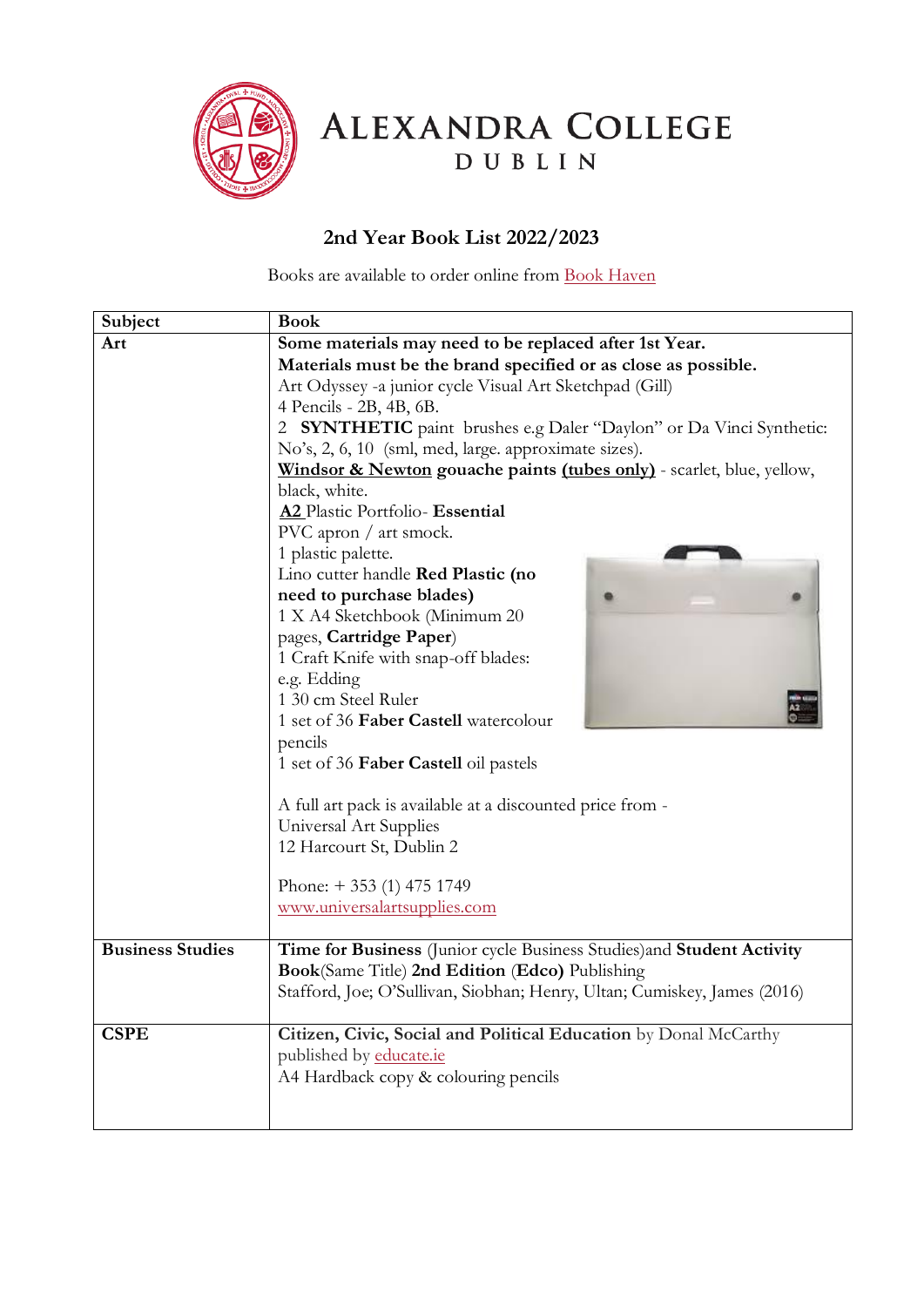| English               | Studied Drama: Merchant of Venice by William Shakespeare - Educate.ie<br>edition by Catherine O'Donovan<br>Novel: To Kill a Mockingbird by Harper Lee<br>Two A4 hardback copies                                                                                                                                                                                                                                                                                 |
|-----------------------|-----------------------------------------------------------------------------------------------------------------------------------------------------------------------------------------------------------------------------------------------------------------------------------------------------------------------------------------------------------------------------------------------------------------------------------------------------------------|
| French                | Retain: Ça Roule 1 (Text book)<br>Purchase: Ça Roule 2<br>(Text book)                                                                                                                                                                                                                                                                                                                                                                                           |
| Geography             | Retain: Geography in Action, (Educate.ie) Lenihan & O'Brien 'New<br>Geography in Action Activity Book/Portfolio<br>A4 Hardback Book, Colouring Pencils, and 30cm ruler.                                                                                                                                                                                                                                                                                         |
| German                | Retain: Alles Klar (educate.ie) (Text book)                                                                                                                                                                                                                                                                                                                                                                                                                     |
| <b>History</b>        | Retain: Artefact and<br><b>Artefact Skills workbook</b><br>published by educate.ie                                                                                                                                                                                                                                                                                                                                                                              |
| <b>Home Economics</b> | Retain from 1 <sup>st</sup> year<br><b>Skills for Life</b> by Carmel Enright & Maureen Flynn (Folens)<br>Textbook & Workbook.<br>Apron or white coat<br>Large tupperware lunchbox<br>*Sewing Requirements:<br>Large Sewing box/basket/Tupperware Container. Box of dressmaker's pins &<br>pin cushion. Tape measure. Sharp scissors. Crewel needles for tacking &<br>embroidery.<br>Tacking thread. Bobbin for Singer sewing machine (Plastic). Tailor's chalk. |
| Gaeilge/Irish         | <b>Retain: Turas 1</b> (Textbook and Workbook from 1 <sup>st</sup> Year)<br>A4 Hardback notebook<br>A4 Envelope plastic folder                                                                                                                                                                                                                                                                                                                                  |
| <b>Classics</b>       | Please obtain hard copies of all textbooks:<br>'Cambridge Latin Course, Book I' (Publishers: Cambridge University<br>Press)<br>'Cambridge Latin Course, Book II' (Publishers: Cambridge University<br>Press)<br>'D'Aulaires' Book of Greek Myths' by Ingri & Edgar Parin d'Aulaire<br>(Doubleday Books 1962)                                                                                                                                                    |